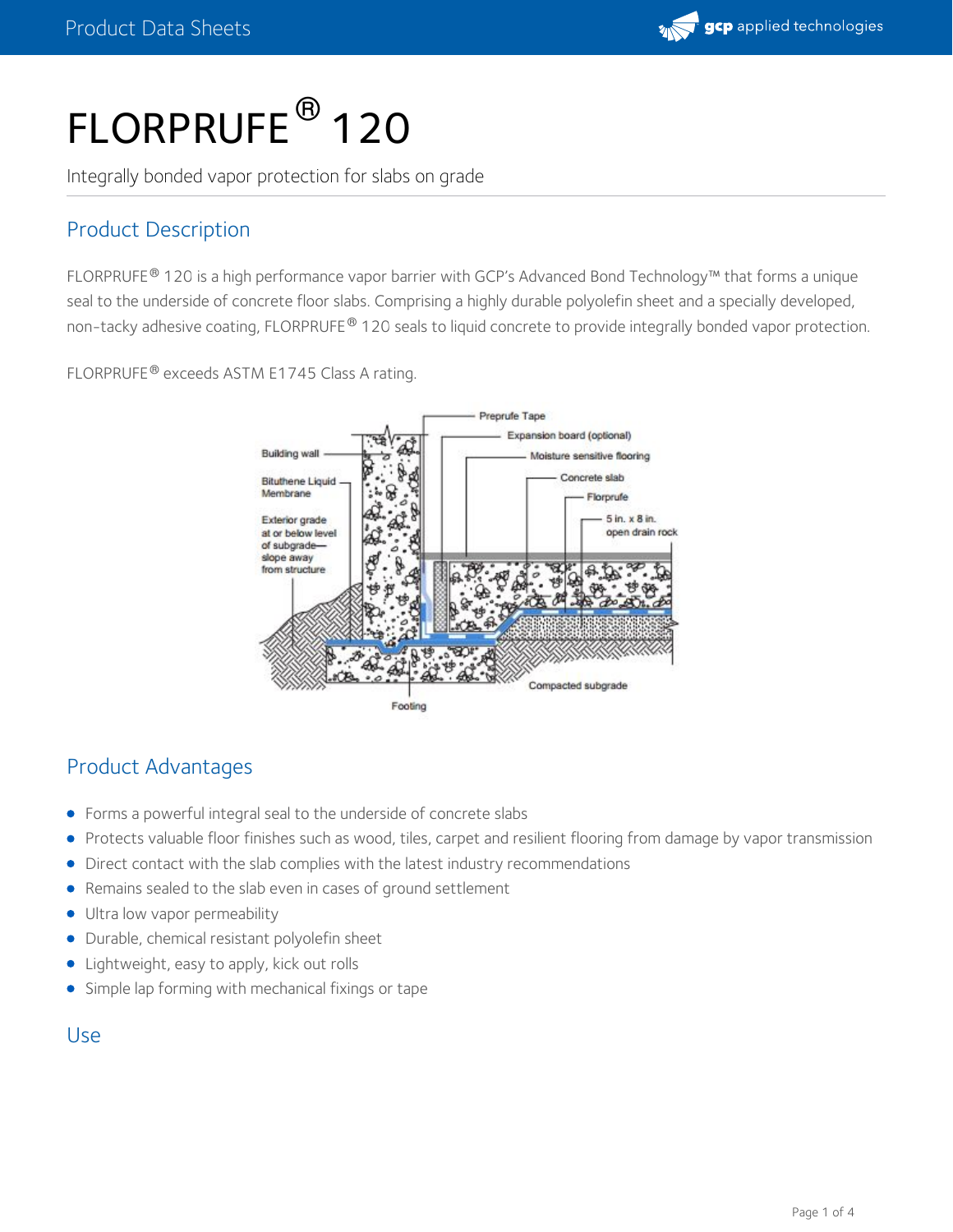

- <code>FLORPRUFE® 120</code> is engineered for use below slabs on grade with moisture-impermeable or moisture-sensitive floor finishes that require the highest level of vapor protection.
- <code>FLORPRUFE®</code> complies with the latest recommendations of ACI Committees 302 and 360, i.e. for slabs with vapor sensitive coverings, the location of the vapor barrier should always be in direct contact with the slab<sup>1</sup>.
- The membrane is loose laid onto the prepared sub-base, forming overlaps that can be either mechanically secured or taped. The unique bond of FLORPRUFE® to concrete provides continuity of vapor protection at laps. Alternatively, if a taped system is preferred, self-adhered PREPRUFE® Tape can be used to overband the laps.
- Slab reinforcement and concrete can be placed immediately. Once the concrete is poured, an integral bond develops between the concrete and membrane.

1 ACI 302.1R-96

## Installation

#### Health & Safety

Refer to relevant Safety Data Sheet. Complete rolls should be handled by 2 persons.

FLORPRUFE® 120 can be applied at temperatures of 25°F (-4°C) or above. Membrane installation is unaffected by wet weather

Installation and detailing of FLORPRUFE® 120 are generally in accordance with ASTM E1643-98.

Prepare substrate in accordance with ACI 302.1R Section 4.1. Install FLORPRUFE® 120 over the leveled and compacted base. Place the membrane with the smooth side down and the plastic release liner side up facing towards the concrete slab. Remove and discard plastic release liner. End laps should be staggered to avoid a build up of layers. Succeeding sheets should be accurately positioned to overlap the previous sheet 2 in. (50 mm) along the marked lap line

#### Laps

#### 1. Mechanical fastening method

To prevent the membrane from moving and gaps opening, the laps should be fastened together at 39 in. (1.0 m) maximum centers. Fix through the center of the lap area using 0.5 in.(12 mm) long washer-head, self-tapping, galvanized screws (or similar) and allowing the head of the screw to bed into the adhesive compound to self-seal. It is not necessary to fix the membrane to the substrate, only to itself. Ensure the membrane lays flat and no openings occur. (See Figure 1.) Additional fastening may be required at corners, details, etc. Continuity is achieved once the slab is poured and the bond to concrete develops.

### OR

#### 2. Taped lap method

For additional security use PREPRUFE®Tape to secure and seal the overlaps. Overband the lap with the 4 in. (100 mm) wide PREPRUFE ®Tape, using the lap line for alignment. Remove plastic release liner to ensure bond to concrete.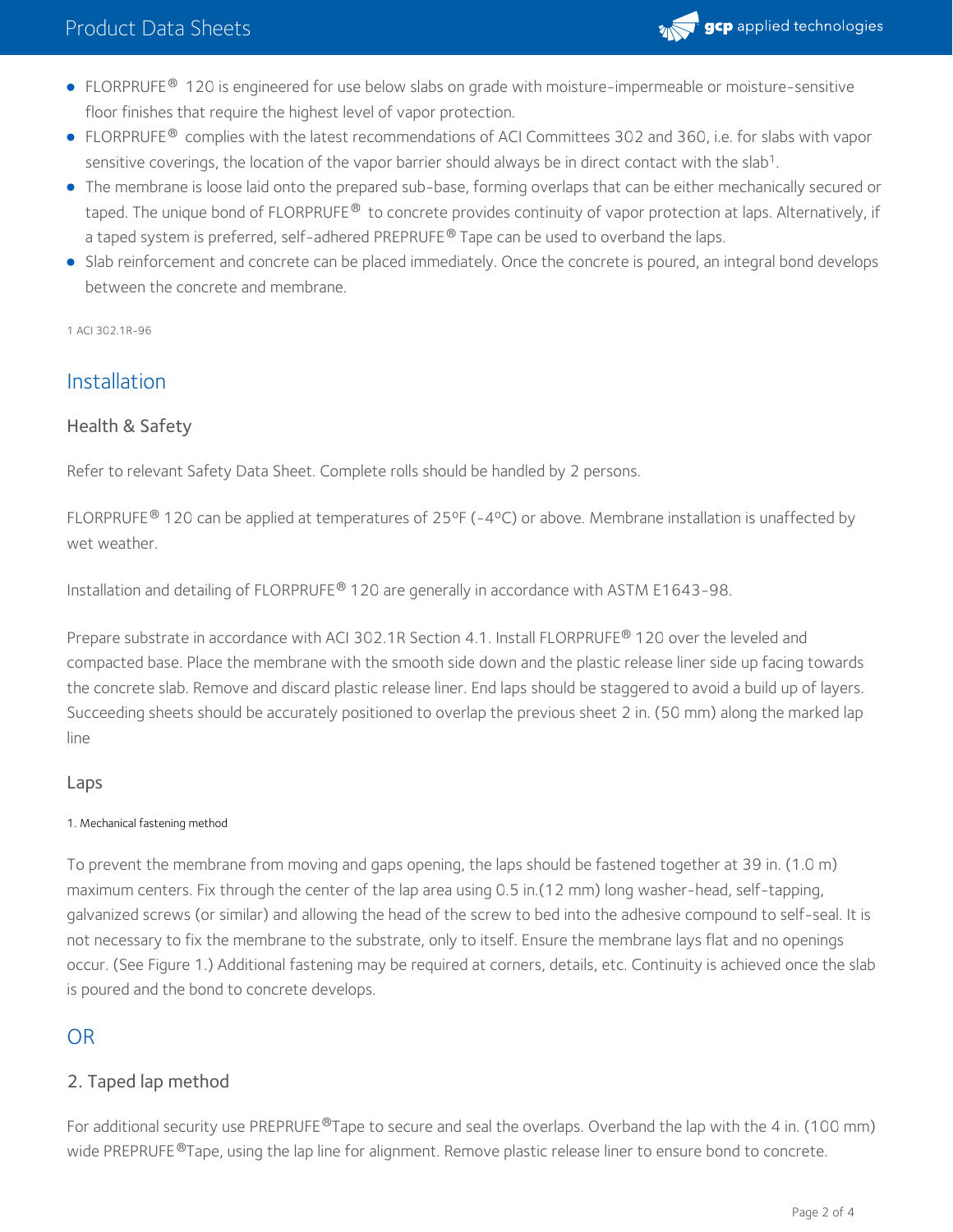

## Penetrations

Mix and apply BITUTHENE®Liquid Membrane detail-ing compound to seal around penetrations such as drainage pipes, etc. (See Figure 2 and refer to the BITUTHENE®Liquid Membrane data sheet, BIT-230.)

### Concrete Placement

Place concrete within 30 days. Inspect membrane and repair any damage with patches of PREPRUFE®Tape. Ensure all liner is removed from membrane and tape before concreting.

# Supply

| FLORPRUFE <sup>®</sup> 120 |                                          |
|----------------------------|------------------------------------------|
| Supplied in rolls          | 4 ft x 115 ft (1.2 m x 35 m)             |
| Roll area                  | 460 ft <sup>2</sup> (42 m <sup>2</sup> ) |
| Roll weight                | 70 lbs (32 kg) approx.                   |
|                            |                                          |

#### ANCILLARY PRODUCTS

PREPRUFE® Tape is packaged in cartons containing 4 rolls that are 4 in. x 49 ft (100 mm x 15 m).

BITUTHENE® Liquid Membrane is supplied in 1.5 gal (5.7 L) pails.

# Physical Properties: Exceeds ASTM E1745 Class A rating

| <b>PROPERTY</b>           | <b>TYPICAL VALUE</b>   | <b>TEST METHOD</b>  |
|---------------------------|------------------------|---------------------|
| Color                     | White                  |                     |
| Thickness (nominal)       | $0.021$ in. $(0.5$ mm) | ASTM D3767-method A |
| Water vapor permeance     | 0.03 perms             | ASTM E96-method B1  |
| Tensile strength          | 65 lbs/in.             | <b>ASTM E1541</b>   |
| Elongation                | 300%                   | ASTM D412           |
| Puncture resistance       | 3300 gms               | <b>ASTM D17091</b>  |
| Peel adhesion to concrete | $>4$ lbs/in.           | ASTM D903           |

1. Test methods that comprise ASTM E1745 standard for vapor retarders